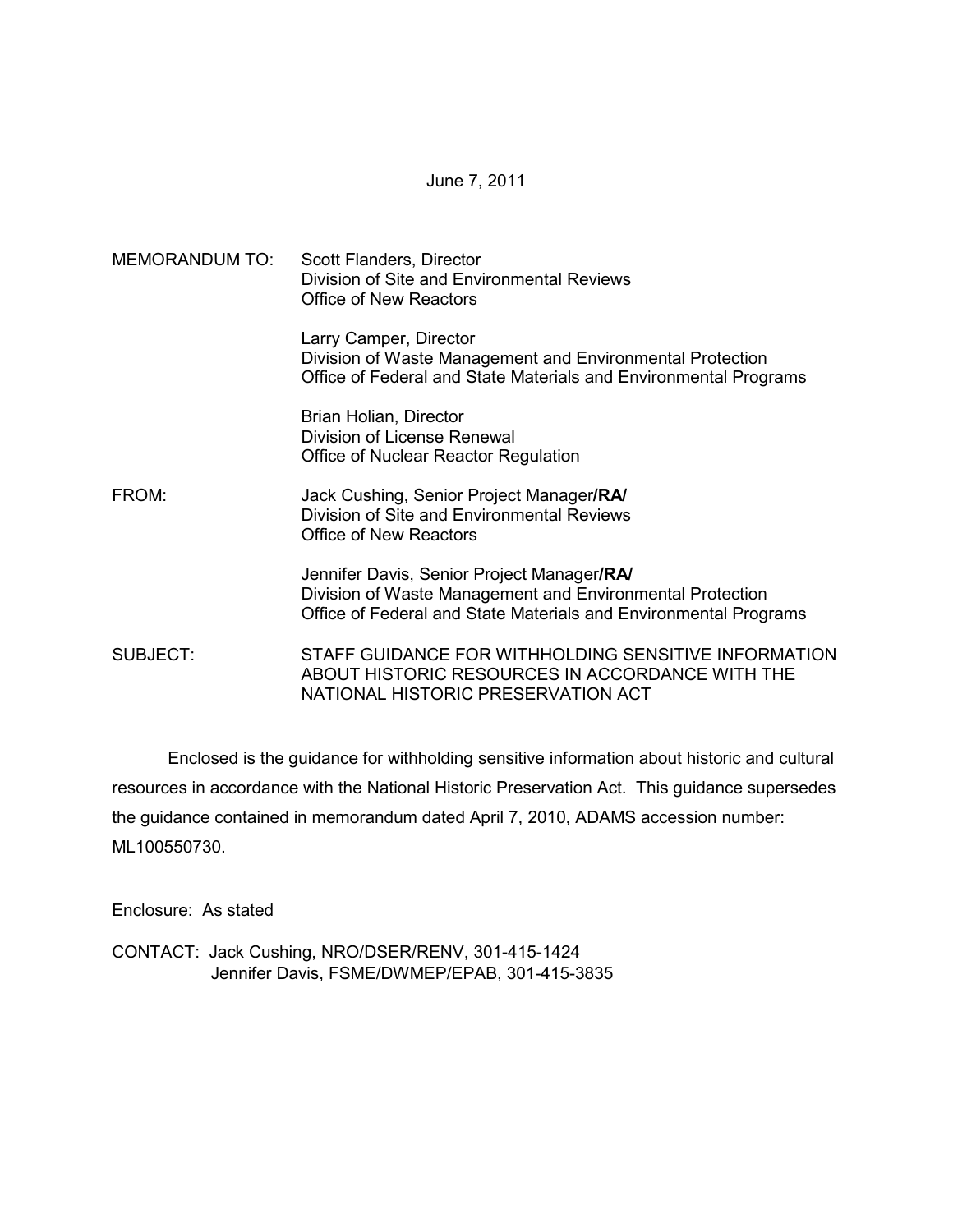#### June 7, 2011

| MEMORANDUM TO: | Scott Flanders, Director<br>Division of Site and Environmental Reviews<br><b>Office of New Reactors</b>                                                                     |
|----------------|-----------------------------------------------------------------------------------------------------------------------------------------------------------------------------|
|                | Larry Camper, Director<br>Division of Waste Management and Environmental Protection<br>Office of Federal and State Materials and Environmental Programs                     |
|                | Brian Holian, Director<br>Division of License Renewal<br>Office of Nuclear Reactor Regulation                                                                               |
| FROM:          | Jack Cushing, Senior Project Manager/RA/<br>Division of Site and Environmental Reviews<br>Office of New Reactors                                                            |
|                | Jennifer Davis, Senior Project Manager/RA/<br>Division of Waste Management and Environmental Protection<br>Office of Federal and State Materials and Environmental Programs |
| SUBJECT:       | STAFF GUIDANCE FOR WITHHOLDING SENSITIVE INFORMATION<br>ABOUT HISTORIC RESOURCES IN ACCORDANCE WITH THE<br>NATIONAL HISTORIC PRESERVATION ACT                               |

 Enclosed is the guidance for withholding sensitive information about historic and cultural resources in accordance with the National Historic Preservation Act. This guidance supersedes the guidance contained in memorandum dated April 7, 2010, ADAMS accession number: ML100550730.

Enclosure: As stated

| ADAMO AVVLOUDI ROMDER, METTOOVIJJ |                    |                      |                    |                 |                 |  |  |
|-----------------------------------|--------------------|----------------------|--------------------|-----------------|-----------------|--|--|
| <b>OFFICE</b>                     | PM::DSER:NRO       | LA:DSER:NRO          | PM:DWMEP:FSME      | <b>OGC</b>      | PM:DLR:NRR      |  |  |
| <b>NAME</b>                       | Jack Cushing       | <b>GHawkins</b>      | <b>JDavis</b>      | KRoach          | <b>JRikhoff</b> |  |  |
| <b>DATE</b>                       | 04/18/2011         | 04/20/2011           | 04/20/2011         | 06/03/2011      | 05/10/2011      |  |  |
| <b>OFFICE</b>                     | BC:RAP1:DSER:NRO   | BC:RENV:DSER:NRO     | BC:EPAD:DWMEP:FSME | BC:RERB:DLR:NRR |                 |  |  |
| <b>NAME</b>                       | <b>Ryan Whited</b> | <b>Brent Clayton</b> | <b>KHsueh</b>      | Almboden        |                 |  |  |
| <b>DATE</b>                       | 05/16 /2011        | 04/21 /2011          | 05/13 /2011        | 05/10/2011      |                 |  |  |

#### DISTRIBUTION: See next page  **ADAMS ACCESSION NUMBER: ML111080735**

**OFFICIAL RECORD COPY**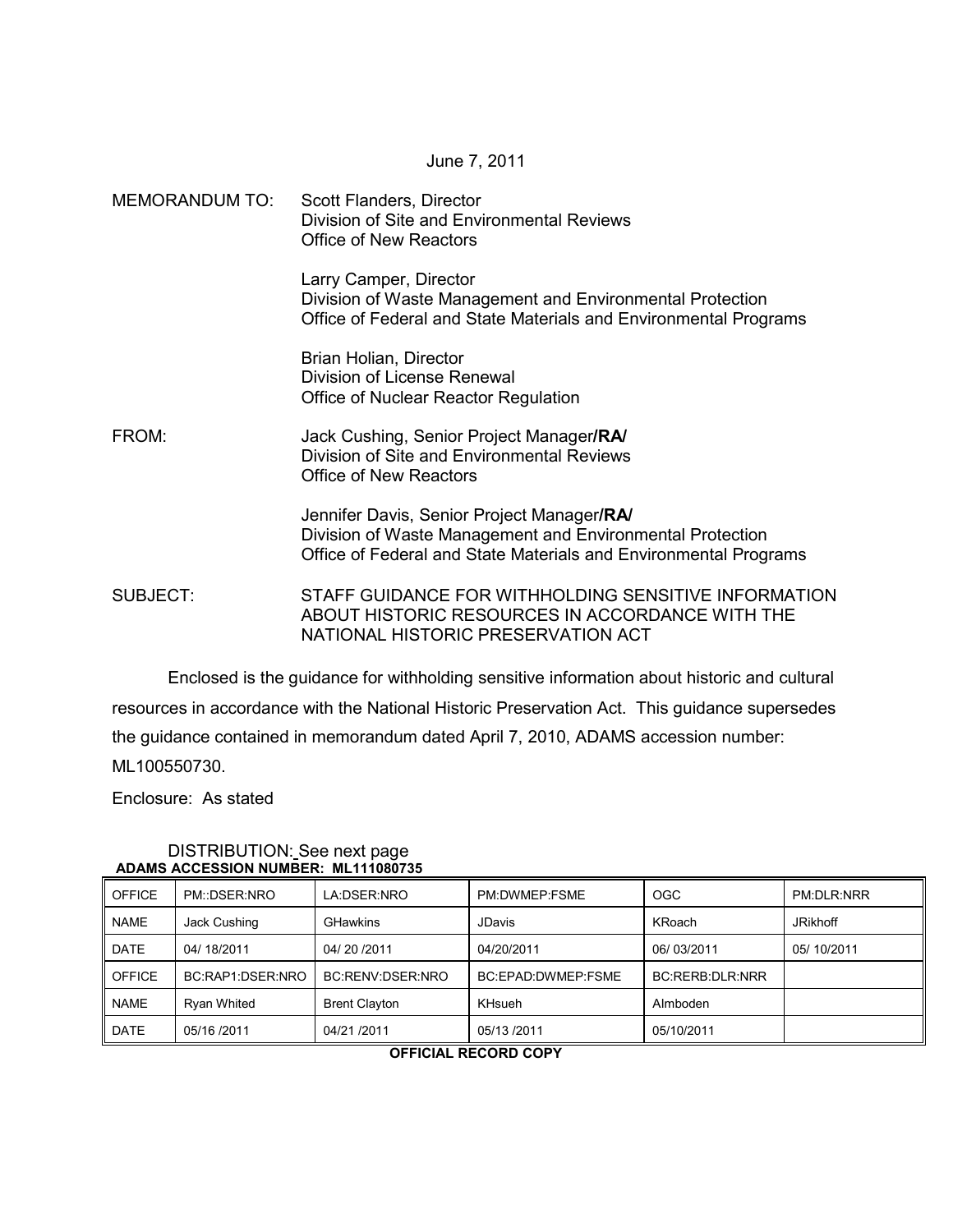Memo to Scott Flanders, Larry Camper and Brian Holian from Jack Cushing and Jennifer Davis dated June  $\overline{7}$ , 2011

SUBJECT: STAFF GUIDANCE FOR WITHHOLDING SENSITIVE INFORMATION ABOUT HISTORIC RESOURCES IN ACCORDANCE WITH THE NATIONAL HISTORIC PRESERVATION ACT

DISTRIBUTION: **Public JCushing AKugler** LQuinn MWillingham PVoukon **TTerry** SImboden AImboden TO'Neil (PNNL) AFetter **SLopas MSutton** MNotich **DBruner** AWilliamson **TDozier JFringer** JDavis (FSME) REmch **BZalcman** BClayton **RWhited GHatchett** KHsueh DDiaz-Toro DPersinko RTurtil RidsNroDser RidsFsmeDwmep RidsNrrDlr RidsOgcMailCenter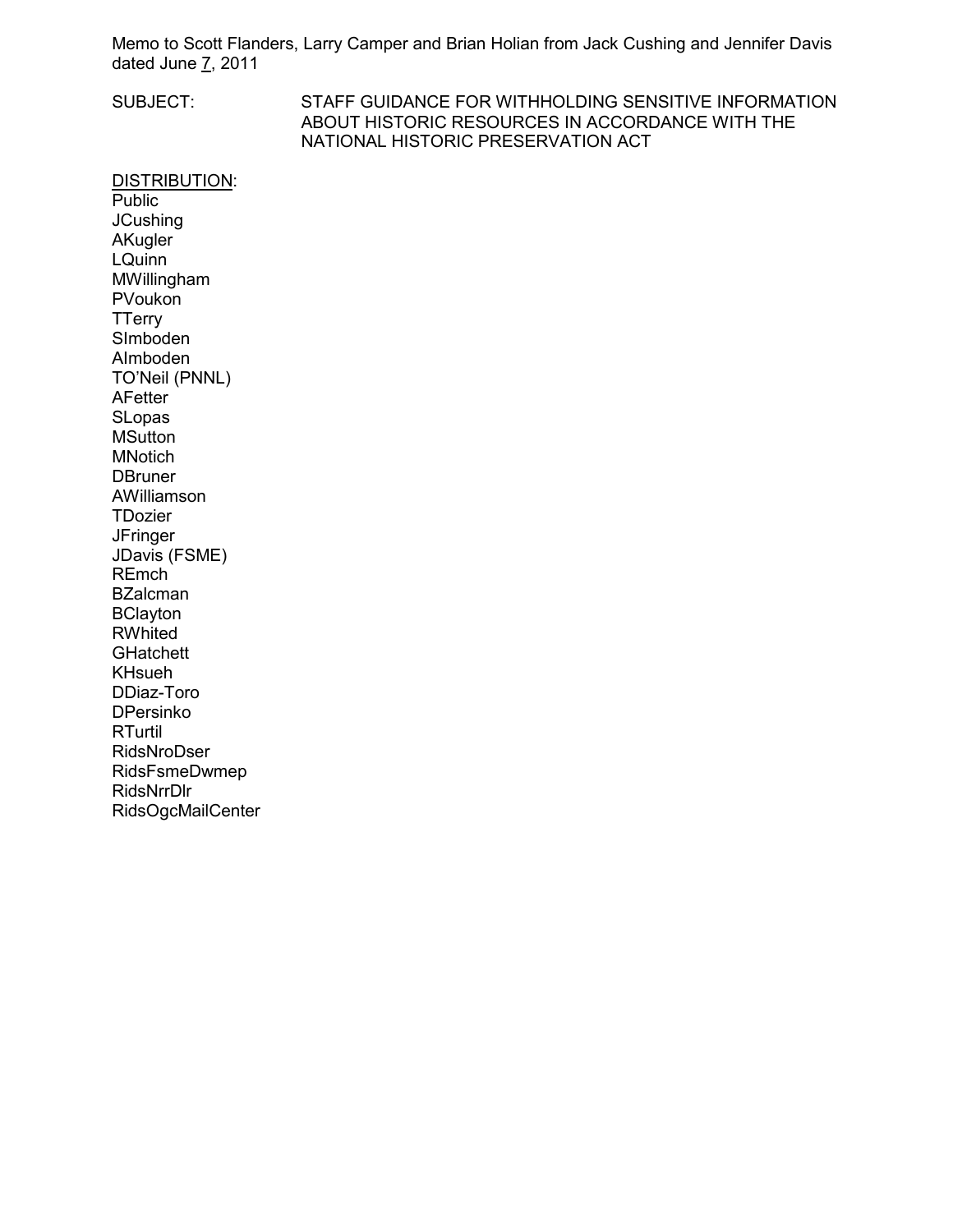## **Protecting Sensitive Information about Historic Resources**

## **INTRODUCTION**

The National Historic Preservation Act (NHPA) requires Federal agencies to take into account the effects of their "undertakings" on historic properties listed in or eligible for listing on the *National Register of Historic Places* (the National Register). NHPA implementing regulations (36 CFR 800.16(y)) defines an undertaking as "a project, activity, or program funded in whole or in part under the direct or indirect jurisdiction of a Federal agency, including those carried out by or on behalf of a Federal agency; those carried out with Federal financial assistance; and those requiring a Federal permit, license or approval." The NRC must therefore consult on the impacts of its "undertakings" on historic properties during its licensing activities.

The terms "Historic Property" and "eligible for inclusion in the National Register" are defined in 36 CFR 800.16 as:

*Historic property* means any prehistoric or historic district, site, building, structure, or object included in, or eligible for inclusion in, the National Register of Historic Places maintained by the Secretary of the Interior. This term includes artifacts, records, and remains that are related to and located within such properties. The term includes properties of traditional religious and cultural importance to an Indian tribe or Native Hawaiian organization and that meet the National Register criteria.

The term *eligible for inclusion in the National Register* includes both properties formally determined as such in accordance with regulations of the Secretary of the Interior and all other properties that meet the National Register criteria.

Historic properties include those resources that are eligible for listing on the *National Register of Historic Places* (National Register). The criteria for eligibility are listed in 36 CFR Part 60.4 and include (i) association with significant events in history; (ii) association with the lives of persons significant in the past; (iii) embodiment of distinctive characteristics of type, period, or construction or display of high artistic value; and (iv) sites or places that have yielded or are likely to yield information important in prehistory or history (ACHP, 2010). Normally a property needs to be at least 50 years old to be eligible for listing. However, there is an exception to the age criterion in 36 CFR 60.4 (g) for properties of exceptional importance. Section 106 of the NHPA (16 USC 470f) establishes a consultation process that seeks to accommodate historic preservation concerns with the needs of Federal undertakings through consultation among the agency official and other parties with an interest in the effects of the undertaking on historic properties, commencing at the early stages of project planning. The goal of the Section 106 consultation is to identify historic properties potentially affected by the undertaking, assess its effects and seek ways to avoid, minimize or mitigate any adverse effects on historic properties.

 - 1 - Enclosure In the process of complying with Section 106 requirements under the NHPA or with the National Environmental Policy Act of 1969 (NEPA), sensitive information about these resources may become part of the NRC's official records. The NHPA sets forth criteria under which sensitive cultural information related to a historic property should be withheld from public disclosure. In accordance with those criteria, certain details should be withheld from the public to protect the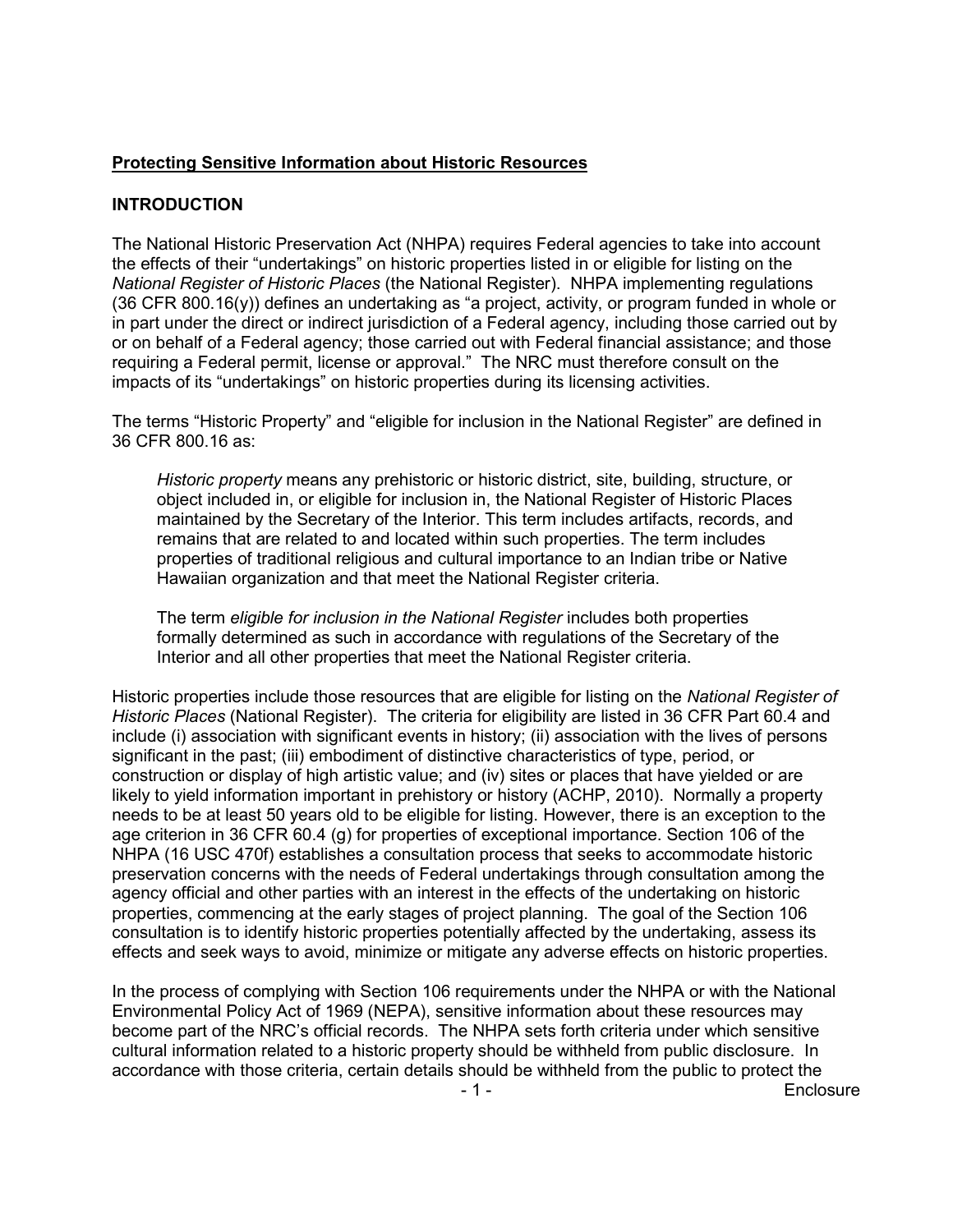historic resources by, for example, withholding location information to prevent looting and desecration.

If an applicant for a license or permit submits a report containing maps or other information of this type then the information may need to be considered sensitive, and distribution should be restricted appropriately.

The purpose of this guidance is to provide instructions on when and how to withhold from the public sensitive information about historic resources. The following sections describe applicable laws and guidance from the Advisory Council on Historic Preservation (ACHP) on withholding sensitive historic resource information.

This guidance applies to NRC staff and NRC's contractors who perform NHPA Section 106 consultation.

## **NATIONAL HISTORIC PRESERVATION ACT OF 1966, AS AMENDED**

NHPA is the principal federal law dealing with historic preservation. As defined in Section 301 of the Act, "historic property" or "historic resource" means "any prehistoric or historic district, site, building, structure, or object included in, or eligible for inclusion on the National Register, including artifacts, records, and material remains related to such a property or resource."

The NRC often uses its NEPA process to facilitate compliance with NHPA Section 106 as provided for in 36 CFR 800.8. Information related to historic resources that is developed through any agency process may need to be withheld from public disclosure under relevant NHPA requirements. NHPA specifically restricts disclosure of sensitive information about historic resources that meets the criteria of Section 304(a) and 36 CFR 800.11(c).

As previously discussed, NHPA Section 106 requires the NRC to "take into account" the effect of its "undertakings" on historic resources. The historic preservation review process (Section 106 of the NHPA) is outlined in 36 CFR Part 800. Section 304 of NHPA (and the ACHP regulations at 10 CFR 800.11(c)) requires the NRC, to "withhold from disclosure to the public, information about the location, character, or ownership of a historic resource if the agency and the Secretary of the Interior determine that disclosure may (1) cause a significant invasion of privacy, (2) risk harm to the historic resource, or (3) impede the use of a traditional religious site by practitioners." For purposes of Section 304 the Secretary of the Interior acts through the Keeper of the National Register of Historic Places, a position within the National Park Service (NPS). Therefore, the NRC, upon determining that the withholding criteria of Section 304 have been met, consults with the Keeper of the Register to make a determination to withhold information from the public. Example letters to the Keeper of the Register are attached to this guidance.

Once a determination to withhold information from the public has been made, the Keeper of the Register, in consultation with the NRC, will determine who (if anyone) may have access to the information. If the information was developed in order to comply with NHPA Section 106, the NPS must consult with the ACHP in making the determinations regarding withholding the information from the public.

e 2 - Enclosure et al. 2 - Enclosure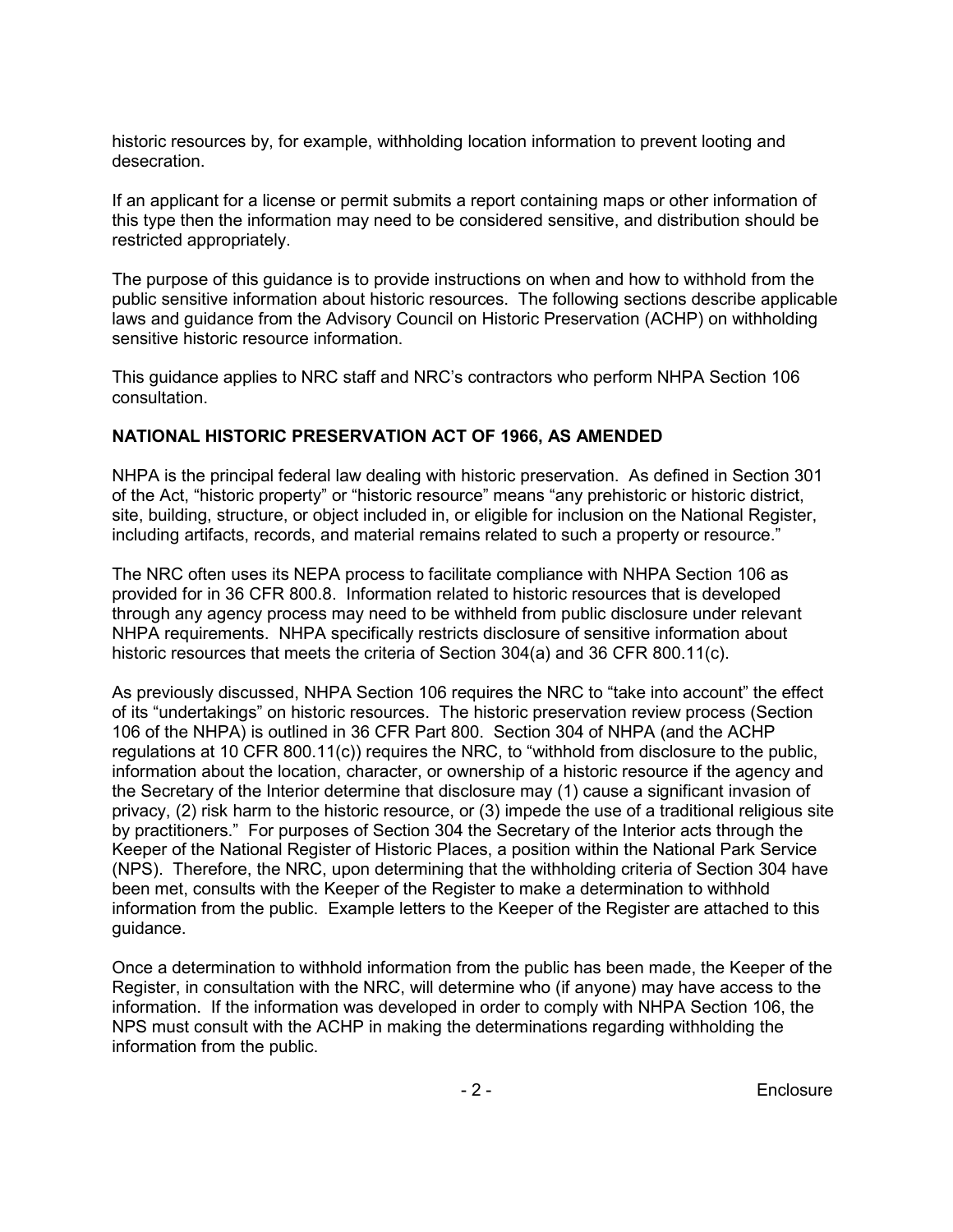# **FREEDOM OF INFORMATION ACT**

The Freedom of Information Act (FOIA) carries a presumption of disclosure; the burden is on the government—not the public—to substantiate why information may not be released. Thus, a written request under FOIA requires the NRC, as a federal agency, to release its records or explain why they cannot be released. FOIA lists, in Section 552(b), nine specific exemptions that allow agencies to withhold either certain information contained in records or entire records from public disclosure. One of the FOIA exemptions allows an agency to withhold records "specifically exempted from disclosure by statute." This exemption includes two qualifications: the statute must "(A) [require] that the matters be withheld from the public in such a manner as to leave no discretion on the issue or (B) [establish] particular criteria for withholding or [refer] to particular types of matters to be withheld." This exemption includes cultural resource information (e.g., electronic and hardcopy inventory and evaluation records, maps, raw data, reports) that is exempt from disclosure under the NHPA discussed below. If a FOIA request is received for sensitive historic information, and the Section 304 withholding process has not commenced, be sure to inform the NRC FOIA branch and the NPS that the historic information is subject to a FOIA request.

# **GUIDANCE FROM THE ADVISORY COUNCIL ON HISTORIC PRESERVATION**

The Advisory Council is an independent federal agency that promotes the preservation, enhancement, and productive use of our nation's historic resources. The Advisory Council has prepared non-binding guidance to help federal agencies comply with NHPA Section 106 (www.achp.gov/archguide). The guidance outlines several issues to consider about the use of Section 304 of NHPA to restrict disclosure of information from a FOIA request (http://www.achp.gov/docs/ACHP%20ARCHAEOLOGY%20GUIDANCE.pdf).

- Only information about a property's "location, character, or ownership" is protected from release under FOIA. Not all records, field notes, or data analyses are subject to withholding under Section 304 of the NHPA.
- Only information about a historic resource, as defined in Section 301 of NHPA, may be kept confidential under Section 304; that is, the information must be about a property that is listed on, or eligible for listing on, the National Register (36 CFR 60.4).
- Information about a historical site that is not listed on, or is not eligible for listing on, the National Register may not be withheld from FOIA disclosure under Section 304.
- Information, about which a determination has not been made, should be withheld pending the determination.

To withhold information from a FOIA request or during the NRC hearing process as part of mandatory disclosure (consult with OGC) the NRC must have made or be in the process of making a determination that its release may result in one of the following: cause a "significant" invasion of privacy, risk harm to the historic resource, or impede use of a traditional religious site by practitioners. Thus, information (including electronic or hard copy records, notes, or analyses, or parts thereof) is not protected under NHPA Section 304 if it does not meet these standards regarding type of information; historic property status; and risk of invasion of privacy, harm, or impediment to use. Indian tribes sometimes provide written information about a sensitive site to the NRC to ensure that it is considered in a NHPA Section 106 review. If the NRC determines that the site is not listed on or eligible for listing on the National Register, the

- 3 - Enclosure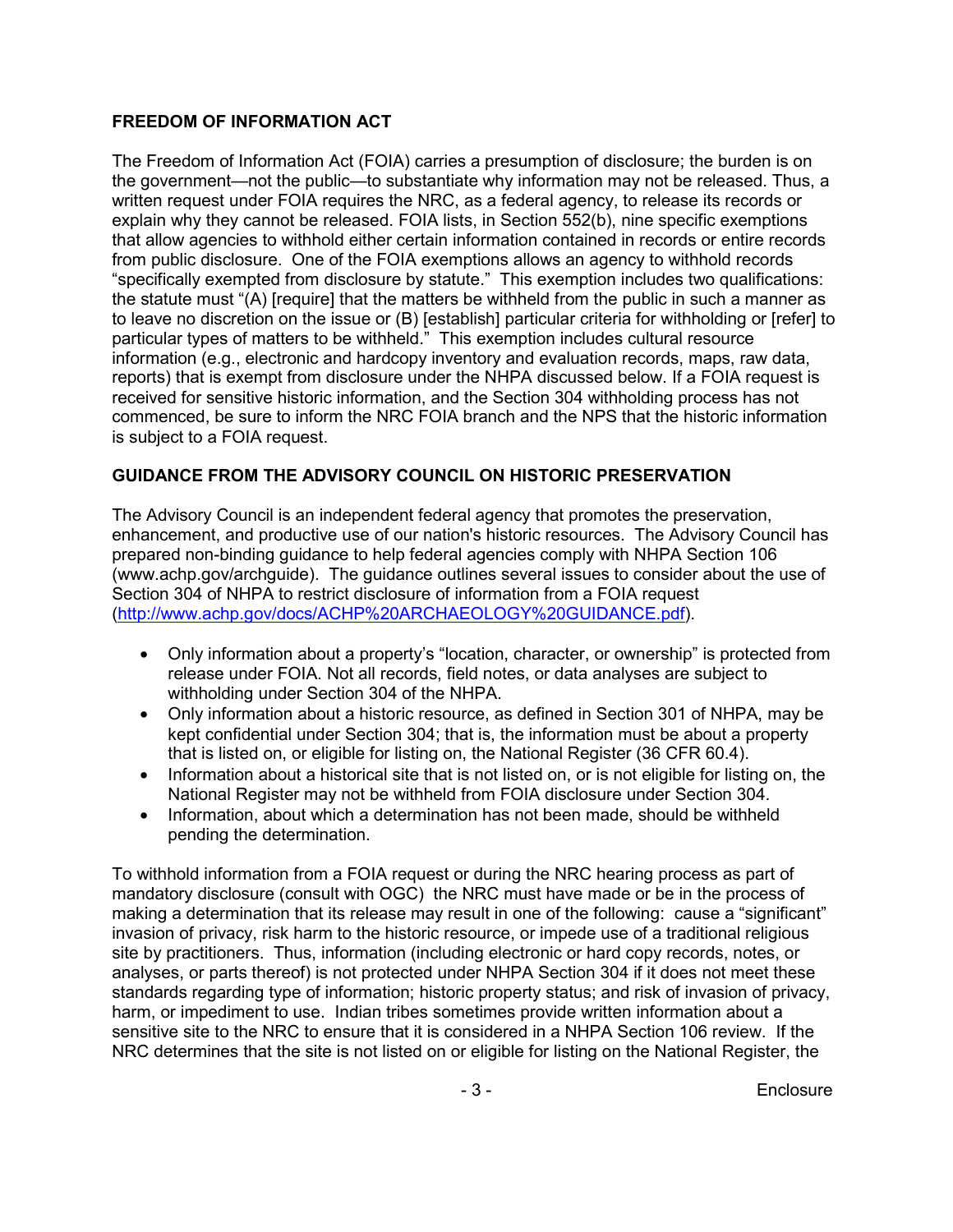written information collected about the site, including its location and sensitivity, would not be protected under Section 304 and could be disclosed in response to a FOIA request or during litigation.

## **RECOMMENDATIONS**

In pre-application interactions with the applicant, inform the applicant that it should consider whether its application contains any sensitive historic resource information meeting the criteria described in Section 304 of the NHPA. If so, that information should not be included in the publicly available information in its application. Instead, the application should contain a redacted and non-redacted version of the report, with a statement including the Section 304 reason for withholding the information. The redacted version will be made publicly available, so that it can be cited as a reference in the NUREG or other NRC document. The NUREG or other agency document will generally require the references to be publicly available. The nonredacted version will be withheld from the public while the NRC seeks a determination from the Keeper of the Register.

If the NRC determines that a piece of information meets the withholding criteria, the feedback of the appropriate SHPO, THPO, or Indian Tribe should be solicited and included in the consultation information submitted to the Keeper of the Register. The NRC staff will then send a letter to the Keeper of the Register asking for a determination on withholding the information. If the Keeper of the Register does not agree with the NRC staff determination (or agrees only in part), the NRC staff will continue to withhold only the information the Keeper of the Register agrees meets the withholding criteria. The NRC can share the information with the State or Tribal Historic Preservation Officer (SHPO or THPO) with whom the NRC is consulting under Section 106. Prior to giving the sensitive information to the SHPO or THPO inform them that the information is being withheld from public disclosure in accordance with Section 304 of the NHPA.

If sensitive historic information is requested in a FOIA it can be withheld if the Section 304 process has been or is being followed. Therefore, it is recommended that as soon as the report is received containing sensitive information, the process for withholding be commenced. It is especially important to start the withholding process as soon as possible in projects where a hearing file is being maintained.

#### **PROCESS**

- 1. In pre-application interactions, or when asking a request for additional information (RAI) for potentially sensitive information, inform the applicant how to consider whether the Section 304 criteria for withholding sensitive information are met and how, if the criteria are met, to send in redacted and non-redacted versions of such information .
- 2. When the NRC staff receives historic resource information from the applicant, review it against the Section 304 criteria. If a redacted version was not submitted then either create one or ask the applicant to send one in.
- 3. If the NRC staff agrees that the Section 304 criteria are met, call the NPS contact and inform him/her that you will be sending him/her a request for a determination on withholding information. NPS contact is: Erika K. Martin Seibert, Ph.D.

e 4 - Alian Barcelosure - 4 - Alian Barcelosure - 4 - Alian Barcelosure - Alian Barcelosure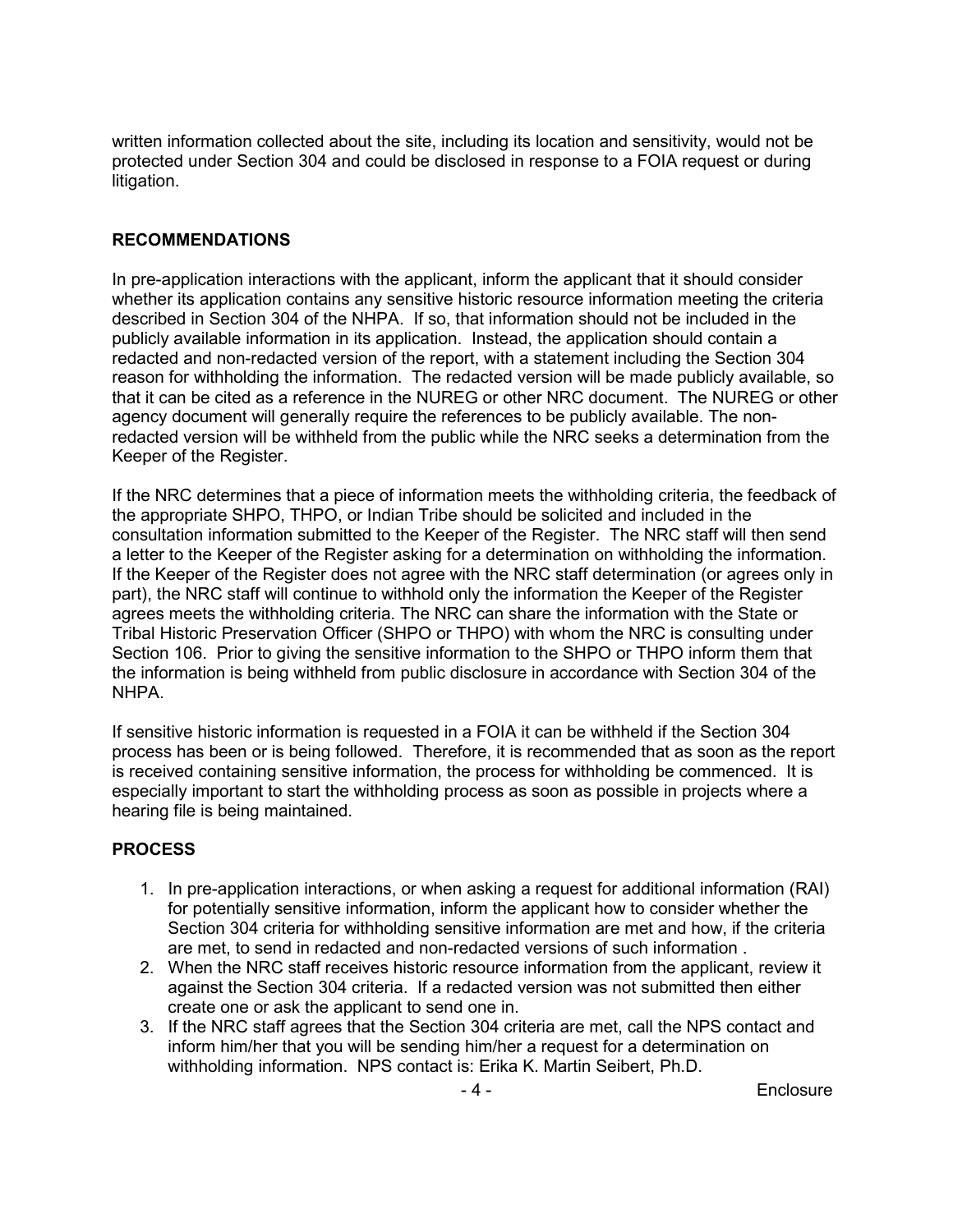Archeologist, National Register of Historic Places, National Historic Landmarks Program 202/354-2217, erika\_seibert@nps.gov

4. Complete letter (see attached examples)

#### **REFERENCES**

#### *Statutes:*

Freedom of Information Act (FOIA), 5 U.S.C. 552 National Environmental Policy Act (NEPA), 42 U.S.C. 4321 National Historic Preservation Act (NHPA), 16 U.S.C. 470 *et seq.* 

## *Regulations:*

NRC's Rules of Practice (10 CFR Part 2) NRC's NEPA Implementing Procedures (10 CFR Part 51) National Register of Historic Places (36 CFR Part 60) Determination of Eligibility for Inclusion in the National Register of Historic Places (36 CFR Part 63) Protection of Historic Properties (36 CFR Part 800)

# *Advisory Council Documents:*

Advisory Council on Historic Preservation. ACHP Policy Statement: *Archaeology, Heritage Tourism, and Education.* August 15, 2008. *Section 106 Archaeology Guidance: Questions and Answers* (undated) (web based).

http://www.achp.gov/docs/ACHP%20ARCHAEOLOGY%20GUIDANCE.pdf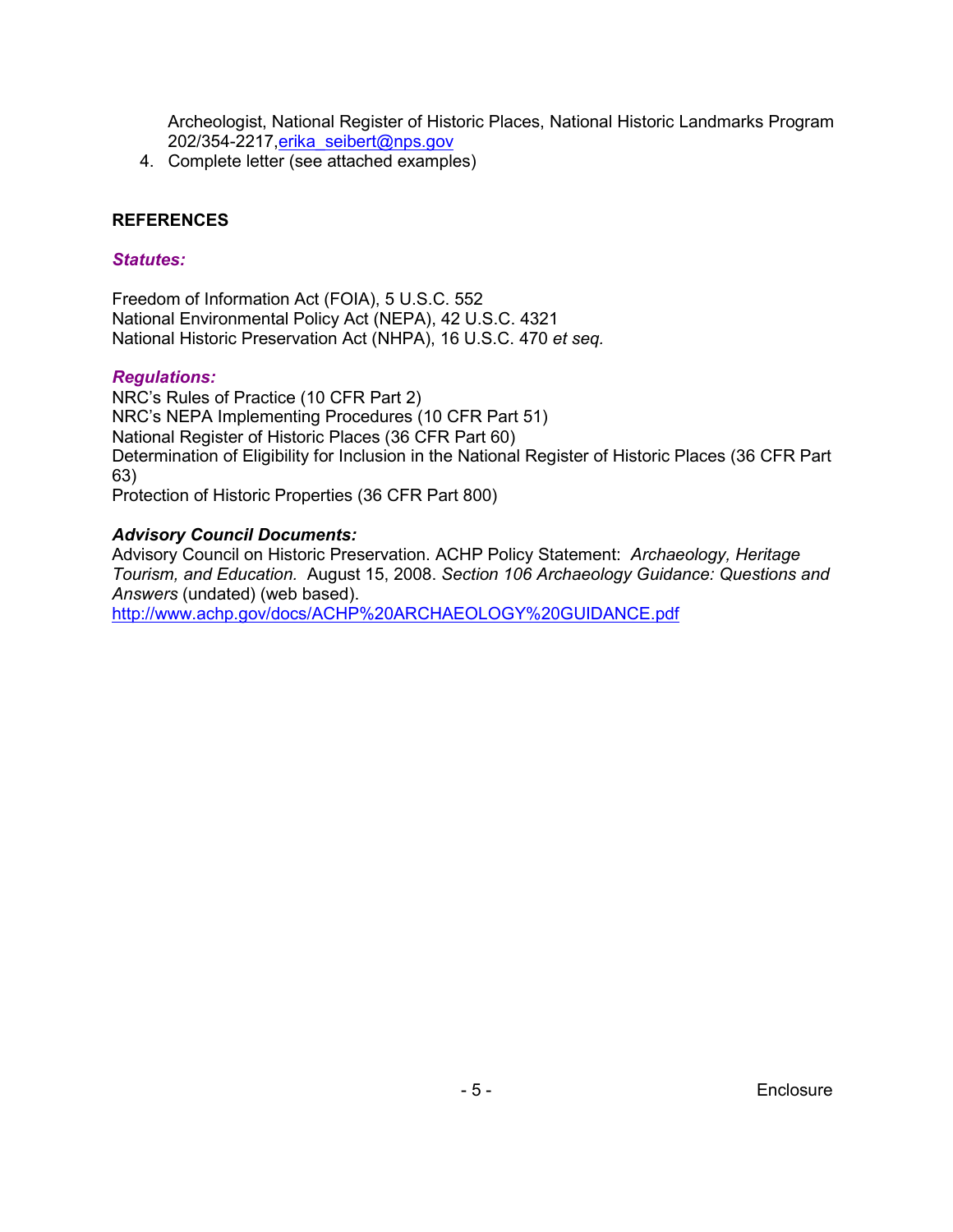## **Example letters Requesting Withholding for Both FOIA and Non-FOIA Requests**.

*Sample Letter to the Keeper of the National Register/ Requesting Consultation for Redacting Information under Section 304 or 36 CFR 800* 

[Ms. Carol Shull] [Interim] Keeper of the National Register of Historic Places National Park Service 1201 "I" (Eye) St., NW; 6th Floor Washington, D.C. 20005

Attn: Archeologist, National Register of Historic Places

Dear [Ms. Shull]:

#### FIRST PARAGRAPH, NON-FOIA REQUEST

We are consulting with you pursuant to Section 304 of the National Historic Preservation Act of 1966, as amended, [; AND/OR 36 CFR 800] about our intention to withhold from release [INSERT WHAT YOU INTEND TO WITHOLD HERE; IE, THE NAMES OF SPECIFIC REPORTS, FOR INSTANCE, AND/OR SPECIFY WHAT TYPE OF INFORMATION WITHIN THE DOCUMENT YOU ARE WITHHOLDING. FOR EXAMPLE, ". . .INFORMATION ABOUT THE NATURE AND LOCATION OF TWO SITES, THE PALEOINDIAN SITE AND THE HISTORIC HOUSE SITE"] This archaeological information was collected as part of the National Historic Preservation Act Section 106 consultation process for the [INSERT NAME OF PROJECT]. This request is being made to withhold the information from public access.

#### FIRST PARAGRAPH, FOIA REQUEST [DELETE IF NOT A FOIA REQUEST]

We are consulting with you pursuant to Section 304 of the National Historic Preservation Act of 1966, as amended, [AND;OR 36 CFR 800] about a Freedom of Information Act Request (FOIA), for [INSERT WHAT YOU INTEND TO WITHOLD HERE; IE, THE NAMES OF SPECIFIC REPORTS, FOR INSTANCE, AND/OR SPECIFY WHAT TYPE OF INFORMATION WITHIN THE DOCUMENT YOU ARE WITHHOLDING. FOR EXAMPLE, ". . .INFORMATION ABOUT THE NATURE AND LOCATION OF TWO SITES, THE PALEOINDIAN SITE AND THE HISTORIC HOUSE SITE"]. [AND/OR, THIS INFORMATION WAS COLLECTED AS PART OF SECTION 106 OF THE NATIONAL HISTORIC PRESERVATION ACT;, ETC] The request was made by [INSERT WHO THE FOIA REQUESTOR IS AND WHY THEY ARE REQUESTING THE INFORMATION, IF IT IS KNOWN]

Based on the determination of [ insert name and credentials of the contractor archaeologist], the NRC intends to withhold this information [OR IF AN ENTIRE REPORT, "THIS REPORT(S)"] from disclosure to the public because release of this information [OR REPORT(S)] may risk harm to the resource.

 - 6 - Enclosure [THE NEXT PARAGRAPH SHOULD INCLUDE AT LEAST ONE OF THE FOLLOWING AS JUSTIFICATION: 1) cause a significant invasion of privacy; (2) risk harm to the historic resources; or (3) impede the use of a traditional religious site by practitioners. SELECT THE ONE(S) THAT APPLY] The risk of